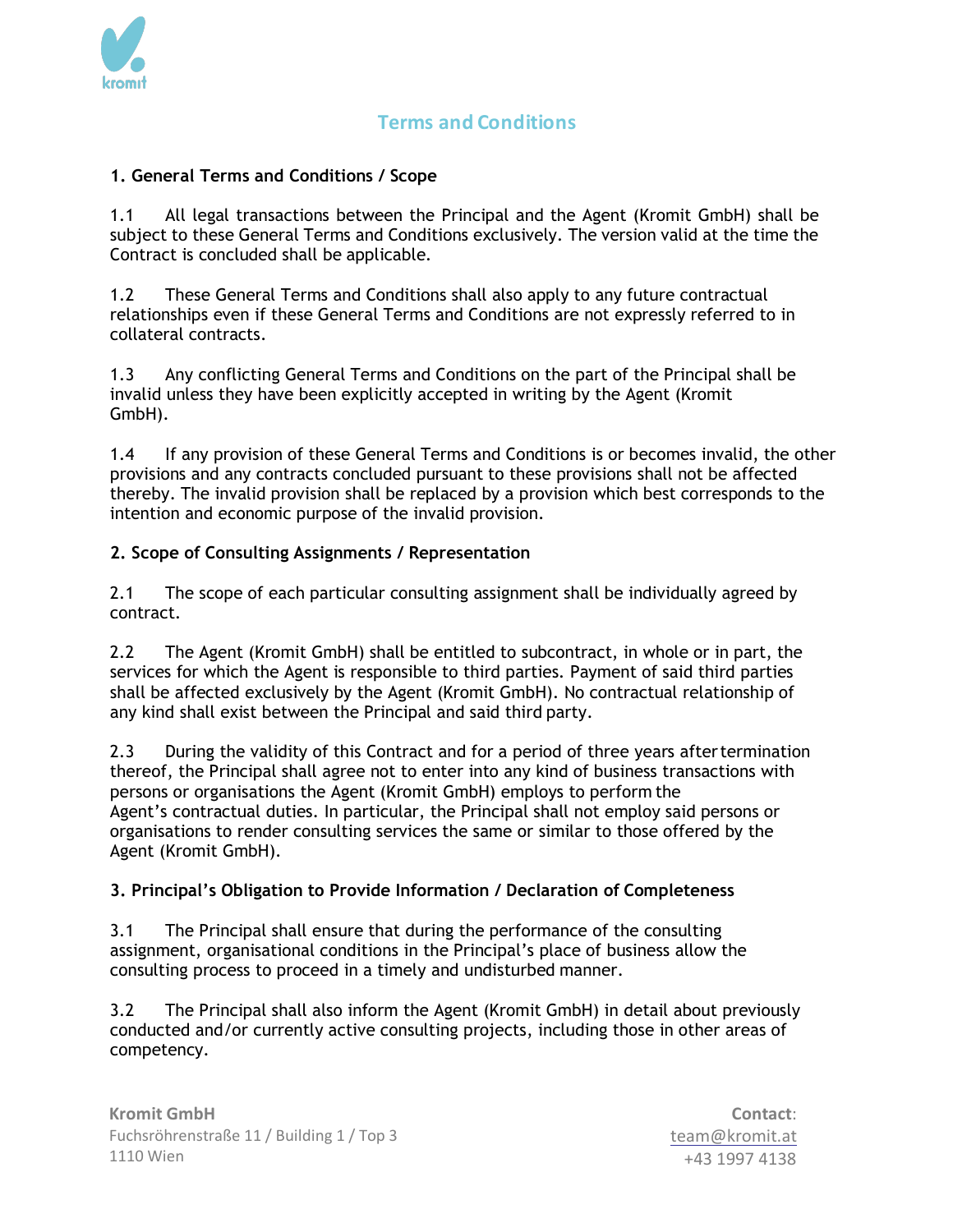

3.3 The Principal shall, in a timely manner and without special request on the part of the Agent, provide the Agent (Kromit GmbH) with all documents necessary to fulfil and perform the consulting assignment and shall inform the Agent of all activities and conditions pertinent to the performance of the consulting assignment. This includes all documents, activities and conditions that become known or available during the performance of the consulting assignment.

3.4 The Principal shall ensure that all employees as well as any employee representation (works council) provided by law, if established, are informed of the Agent's consulting activities prior to the commencement of the assignment.

## **4. Maintenance of Independence**

4.1 The contracting parties shall be committed to mutual loyalty.

4.2 The contracting parties shall be obligated to take all necessary measures to ensure that the independence of all persons working for the Agent (Kromit GmbH) and/or of any third parties employed by the Agent is not jeopardized. This applies particularly to any employment offers made by the Principal or the acceptance of assignments on their own account.

## **5. Reporting / Obligation to Report**

5.1 The Agent (Kromit GmbH) shall be obligated to report to the Principal on the progress of services performed by persons working for the Agent and/or any third parties employed by the Agent.

5.2 The Agent (Kromit GmbH) shall deliver the final report in a timely manner, i.e. depending on the type of assignment, two to four weeks after completion of the assignment.

5.3 The Agent (Kromit GmbH) shall not be bound by directives while performing the agreed service and shall be free to act at the Agent's discretion and under the Agent's own responsibility. The Agent shall not be required to work in a particular place or to keep particular working hours.

## **6. Protection of Intellectual Property**

6.1 The Agent (Kromit GmbH) shall retain all copyrights to any work doneby the Agent and/or by persons working for the Agent and/or by third parties employed by the Agent (including but not limited to tenders, reports, analyses, expert opinions, organization charts, programs, performance descriptions, drafts, calculations, drawings, data, media, etc.). During the contract period and after termination thereof, the Principal may use these materials exclusively for the purposes described under the Contract. Therefore, the Principal shall not be entitled to copy or distribute these materials without the explicit consent of the Agent (Kromit GmbH).

6.2 Any violation of this provision by the Principal shall entitle the Agent(Kromit GmbH) to prematurely terminate the Contract and to enforce other legal claims, in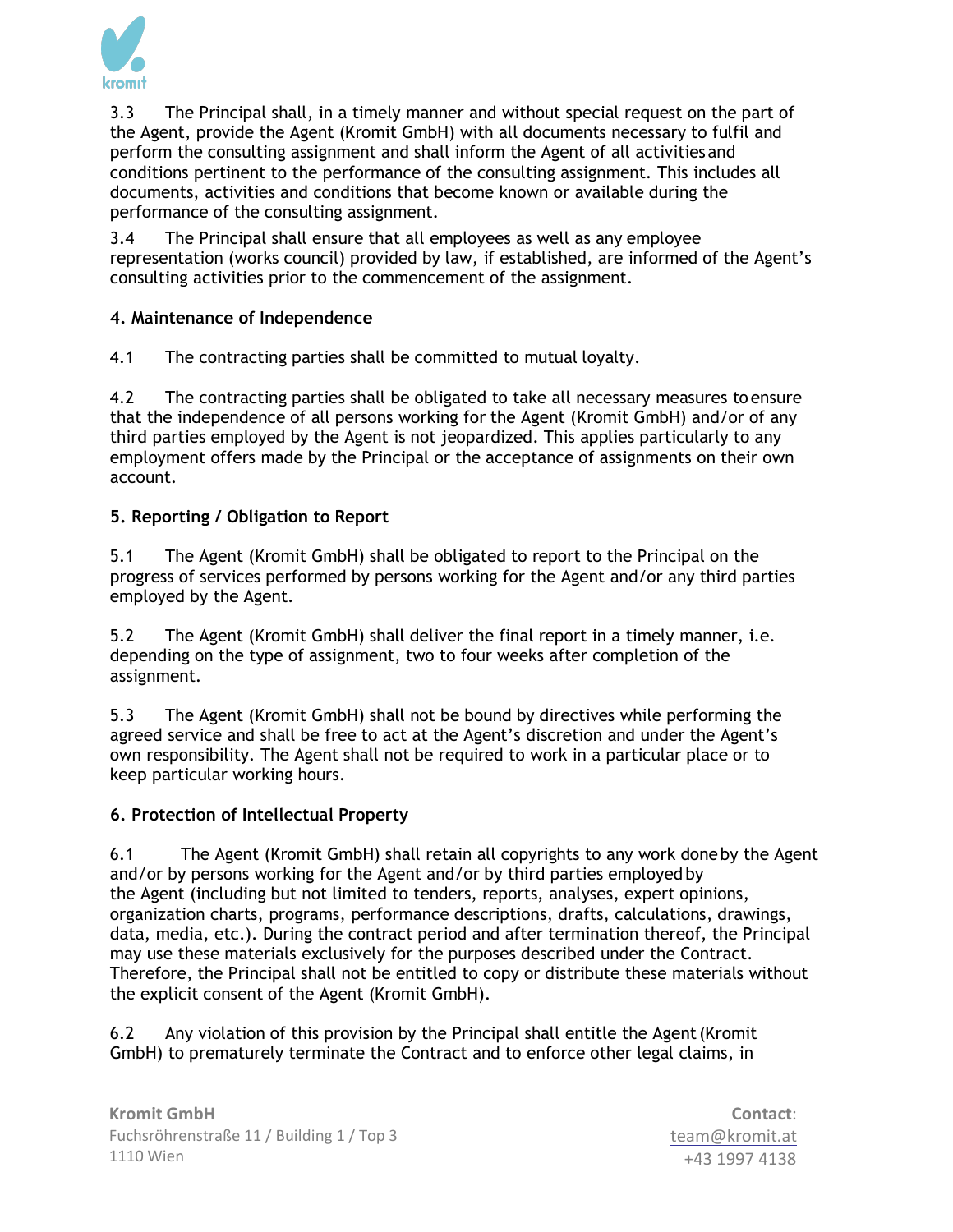

particular for restraint and/or damages.

## **7. Warranties**

7.1 The Agent (Kromit GmbH) shall be entitled and obligated, regardless of fault, to correct any errors and/or inaccuracies in the Agent's work which have become known subsequently. The Agent shall immediately inform the Principal thereof.

7.2 This right of the Principal expires six months after completion of the respective service.

## **8. Liability / Damages**

8.1 The Agent (Kromit GmbH) shall be liable to the Principal for damages - with the exception of personal injury – only to the extent that these are the result of serious fault (intention or gross negligence). Correspondingly, this also applies todamages resulting from third parties employed by the Agent.

8.2 Any claim for damages on the part of the Principal may only be enforced by law within six months after those entitled to assert a claim have gained knowledge of the damage and the liable party, but not later than three years after the incident uponwhich the claim is based.

8.3 The Principal shall furnish evidence of the Agent's fault.

8.4 If the Agent (Kromit GmbH) performs the required services with the help of third parties, any warranty claims and claims for damages which arise against the third party shall be passed on to the Principal. In this case, the Principal shall primarily refer to the third party.

### **9. Confidentiality / Data Protection**

9.1 The Agent (Kromit GmbH) shall be obligated to maintain complete confidentiality concerning all business matters made known to the Agent in the courseof services performed, especially trade and company secrets and any other information concerning type and/or scope of business and/or practical activities of the Principal.

9.2 Furthermore, the Agent (Kromit GmbH) shall be obligated tomaintain complete confidentiality towards third parties concerning the content of the work completed, as well as any information and conditions that contributed to the completion of the work, particularly concerning data on the Principal's clients.

9.3 The Agent (Kromit GmbH) shall not be obligated to maintain confidentiality towards any person working for the Agent or representatives of the Agent. The Agent is required to obligate such persons to maintain complete confidentiality and shall be liable for any violation of confidentiality on their part in the same way as if the Agent had breached confidentiality.

9.4 The obligation to maintain confidentiality shall persist indefinitely evenafter termination of this Contract.

**Contact**: team@kromit.at +43 1997 4138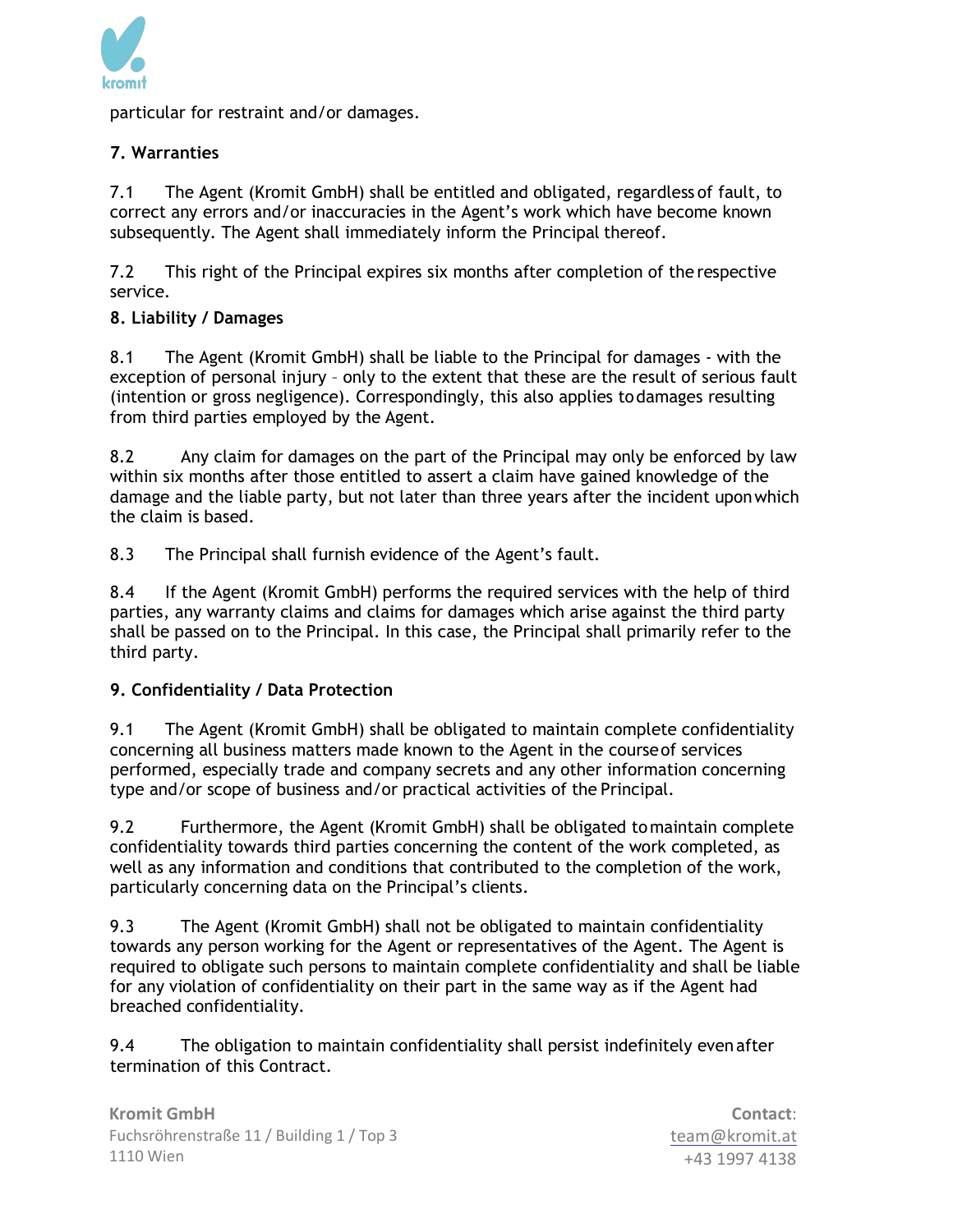

9.5 The Agent (Kromit GmbH) shall be entitled to use any personal data entrusted to the Agent for the purposes of the services performed. The Agent (Kromit GmbH) shall guarantee the Principal that all necessary measures will be taken, especially those regarding data protection laws, e.g. that declarations of consent are obtained from the persons involved.

## **10. Remuneration**

10.1 After completion of the services agreed upon, the Agent (Kromit GmbH) shall receive remuneration agreed upon in advance between the Agent (Kromit GmbH) and the Principal. The Agent (Kromit GmbH) shall be entitled to render intermediate accounts and to demand payment on account as required by the progress of the work. Remuneration shall be due and payable immediately after rendering accounts by the Agent.

10.2 The Agent (Kromit GmbH) shall render accounts which entitle todeduct input tax and contain all elements required by law.

10.3 Any cash expenditures, expenses, travel expenses, etc. shall be reimbursed tothe Agent (Kromit GmbH) by the Principal separately, upon submission of the appropriate receipts.

10.4 In the event that the work agreed upon is not completed due to reasons on the part of the Principal, or due to a premature termination of contract by the Agent (Kromit GmbH) for cause, the Agent (Kromit GmbH) shall be entitled to claim payment in full of the remuneration agreed upon in advance, less expenses not incurred. In the event that an hourly fee had been agreed upon, the Principal shall pay for the number of hours expected to be required for the entire contracted assignment, less expenses not incurred. Expenses not incurred shall be calculated as a lump sum consisting of 30% of the fee required for those services that the Agent did not perform by the date of termination of the agreement.

10.5 In the event that intermediate invoices are not paid, the Agent (Kromit GmbH) shall be released from the Agent's commitment to provide further services. This shall not apply to any further claims resulting from default of payment.

### **11. Electronic Invoicing**

11.1 The Agent (Kromit GmbH) shall be entitled to transmit invoices electronically. The Principal agrees explicitly to accept invoices transmittedelectronically by the Agent (Kromit GmbH).

### **12. Duration of the Agreement**

12.1 This Contract terminates with the completion of the project.

12.2 Apart from this, this Contract may be terminated for good cause by either party at any time without notice. Grounds for premature termination include the following: